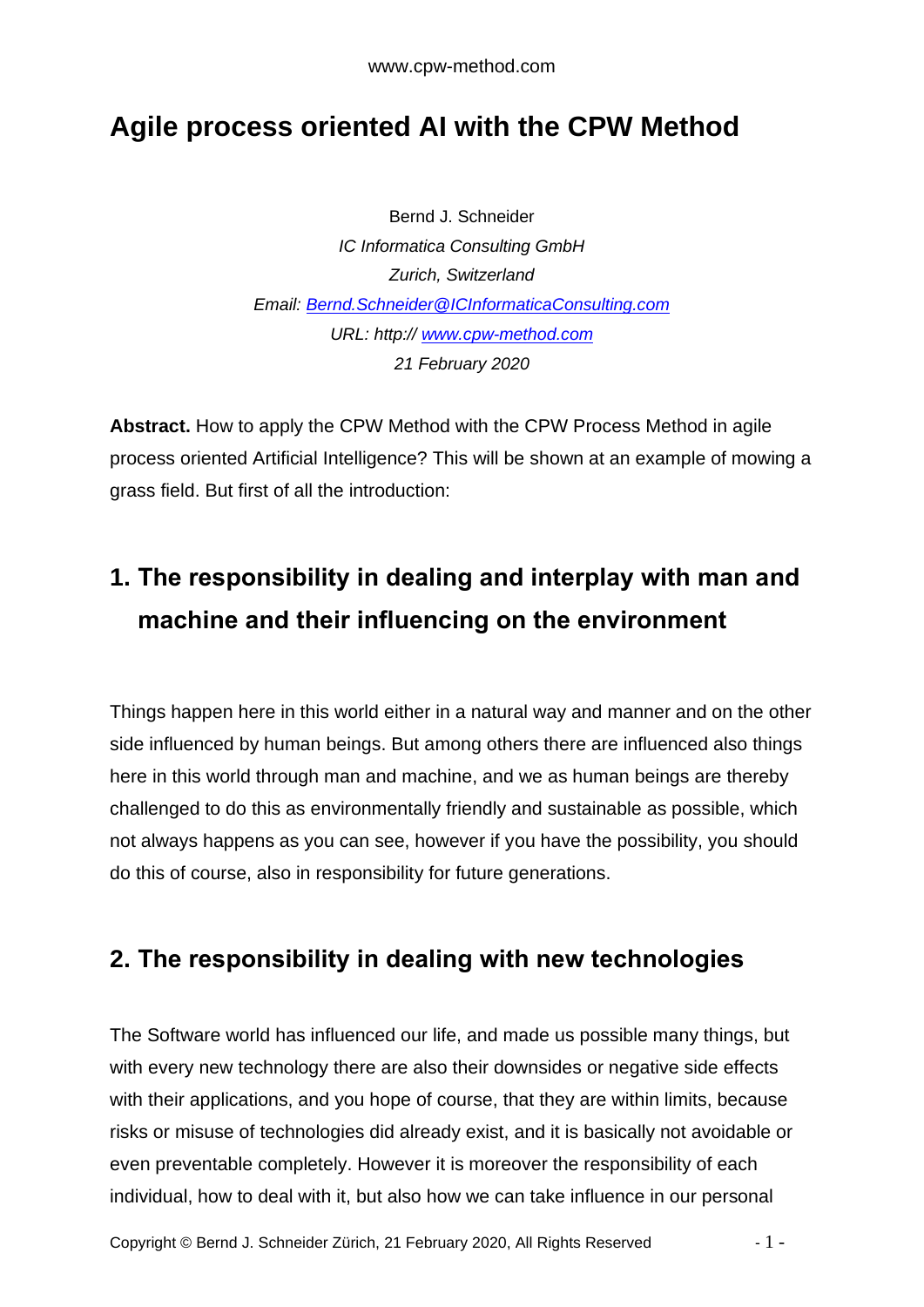environment, so that technology can be applied in a meaningful manner and are not misused. In some cases the governments have the duty and responsibility, to allow things only in limited way or even to forbid it, if it is required.

#### **3. Progress through Software and their applications**

Software helps us to make natural things much more easier. In former times on the type writer and now we are writing on the notebook or laptop. The software which is developed for this, has basically natural processes and procedures and is described with sequence as sequence of steps, selection as decision to certain criteria, whereby the decision can be Yes or No, but also can be expressed with logical operators, operations and logical links with different criteria. The consequence of the decision are Yes or No, either or, and at a logical operation then also either or but also both together and other logical operations (XOR, OR, AND, NAND,…). The process continues then either sequentiell or parallel in any form. And in addition there are also processes and procedures, which are repeated in form of iterations. The question is of course who decides and how the decision is made?

### **4. Who decides and how is done the decision?**

The man can decide either rational to certain criteria, but the man can also decide emotional, to make the decision based just on his gut feel how the man currently feels.

If a man decides emotional just on whim, then there is it not possible to derive an algorithm or a logic. The man behaves according to desire and mood and from his behavior it is not possible to identify or to derive an algorithm, or logic or a logical operation.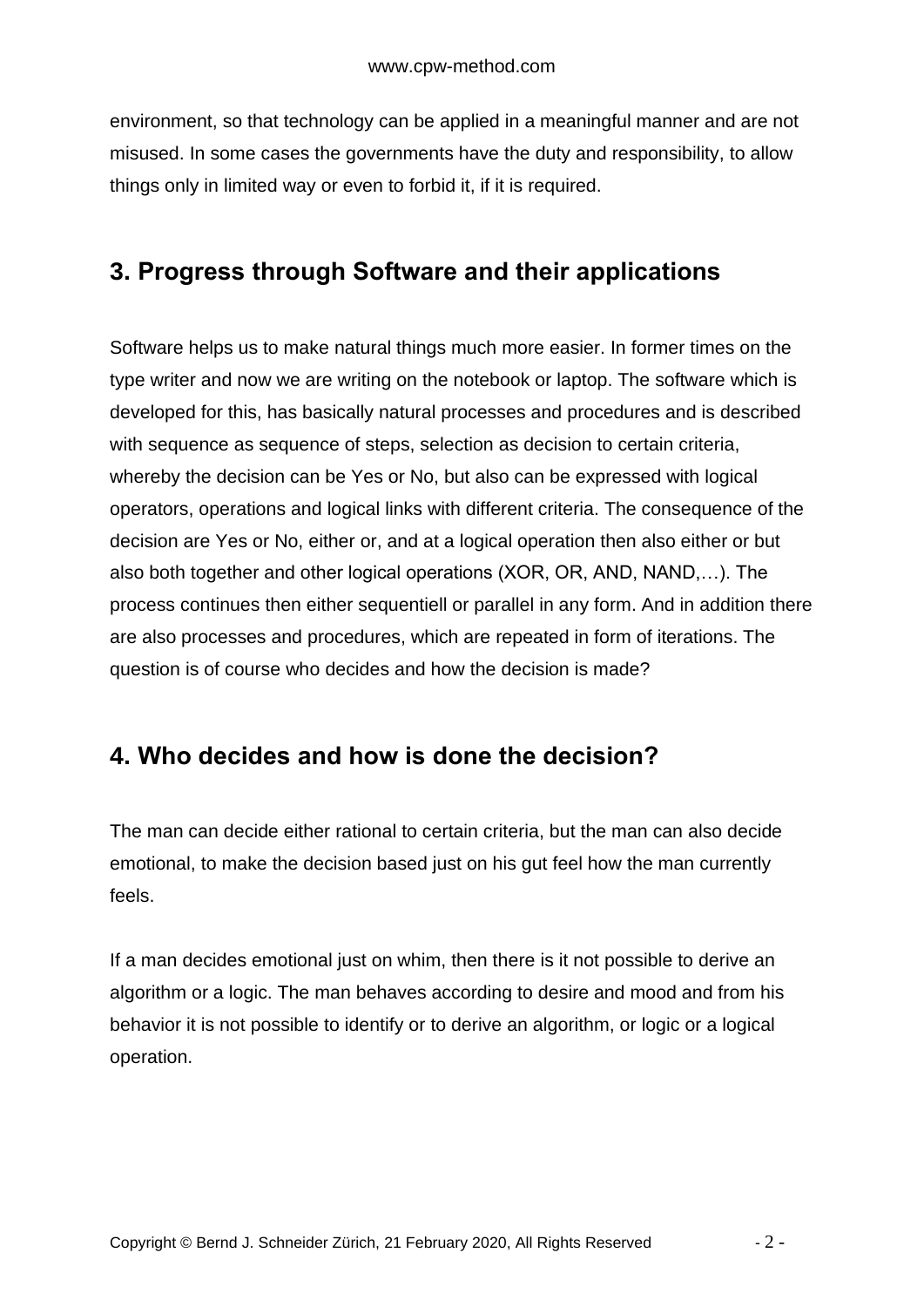### **5. A greenskeeper and his mowing task**

A greenskeeper from a football club for example drives crisscross over the grass field of the playing field, and mows the grass field as long as until all has been mowed, if that is efficient or not, is anyon's guess, and plays for him not a major role. And how nice or not so nice at the end the grass field looks like, interest nobody, because it is a lower football league, and because there is no football stands, where you can recognize really well the patterns of the grass field. It doesn't matter, the main thing is, the grass field of the playing field is mowed more or less well and the football players can use the grass field and can make their regular training or can make their next game.

### **6. A confused autonomous robot and its mowing task**

For this task you can of course also use a confused autonomous robot, and hopefully forget nothing, and all is mowed, and leave nothing. With the emphasis of confused of this autonomous robot, where no man can recognize while watching, with which algorithm the robot has mowed the field green. The robot drives crisscross over the grass field, and hopefully at the end of the day, the grass field has been really moved, and no grass stubbles are remained. But many robots, which are currently on the market, are not able to do this task in a proper way, as you can see on the picture below.



#### **Fig. 1: A green with grass stubbles as a result of an autonomous robot with its mowing task.**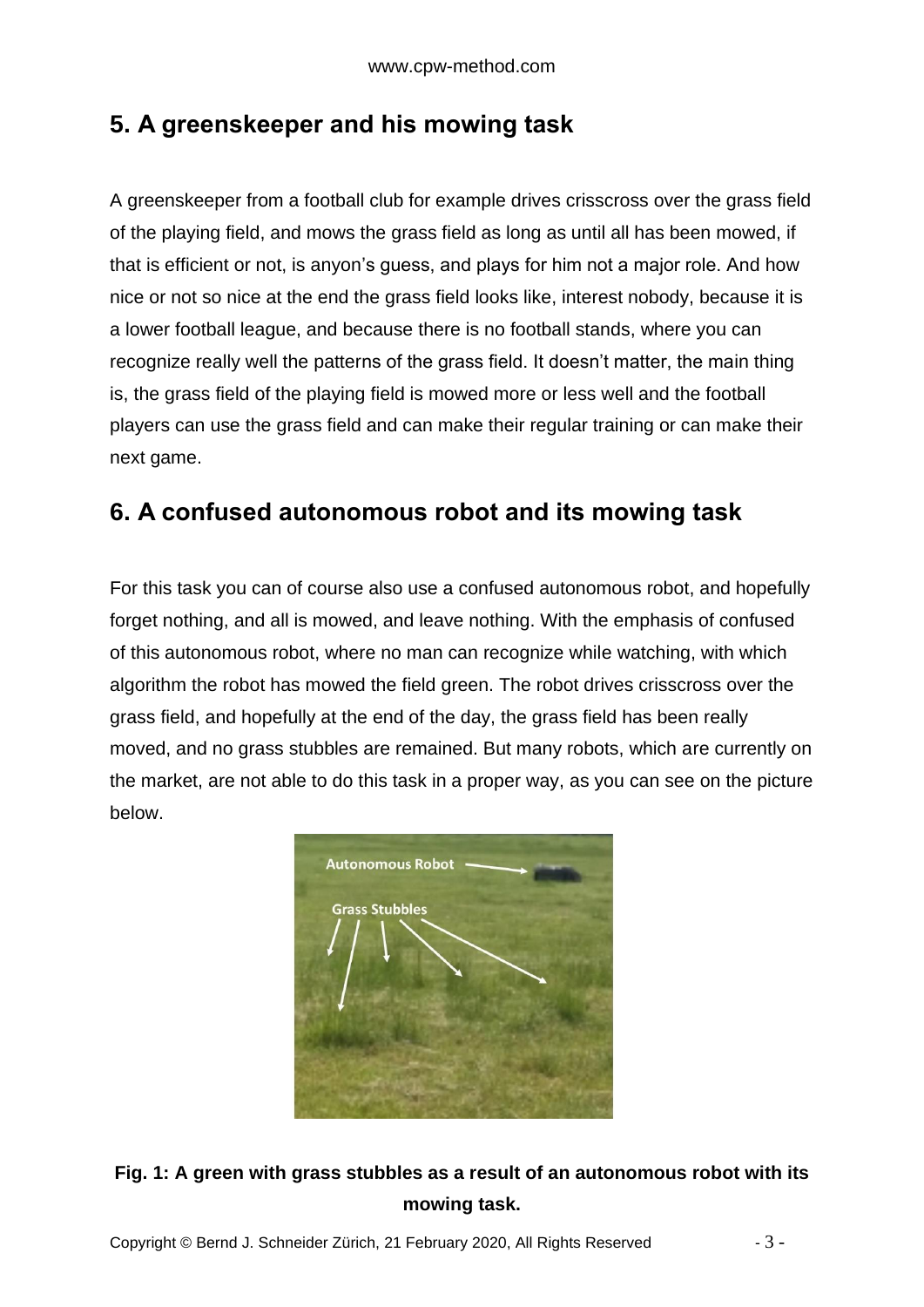### **7. A greenskeeper and his mowing task – well enough?**

The greenskeeper runs in a circle, in a rectangle, from here and there, from left to right, from top to bottom, diagonal, and also crisscross. In all cases the result is almost the same. The grass field is mowed more or less. And is hopefully well enough mowed, so that the grass field is more or less well playable for the football players.

### **8. A nice mowed grass field with a certain pattern**

However a nice mowed grass field has a certain pattern or becomes a certain pattern in which direction the grass field is mowed. You can see this at a grass field of a playing field. Have anyone ever seen a grass field of a first premier league, where the patterns of the grass field are crisscross. No, probably not. Most offen the stripes of the grass fields are parallel arranged to the goal lines. Although it has no mayor influence on a football game, it has become usual practice, that the grass field of a football field is prepared from a greenskeeper like this, that the stripes of the grass field are arranged parallel to the goal lines. The reason for dark and light stripes are therefore, because the lawn mower presses in the driving direction the grass down. Therefore the grass field appears in driving direction of the lawnmower darker and against the driving direction appears the grass field rather lighter. In the meantime there are also recommendations or rules from the German Football Association (DFB) in Germany [6], and also from the UEFA (Union of European Football Associations) for Europe [7,8,9], how should be the appearance of a mowed grass field of a playing field for a football game.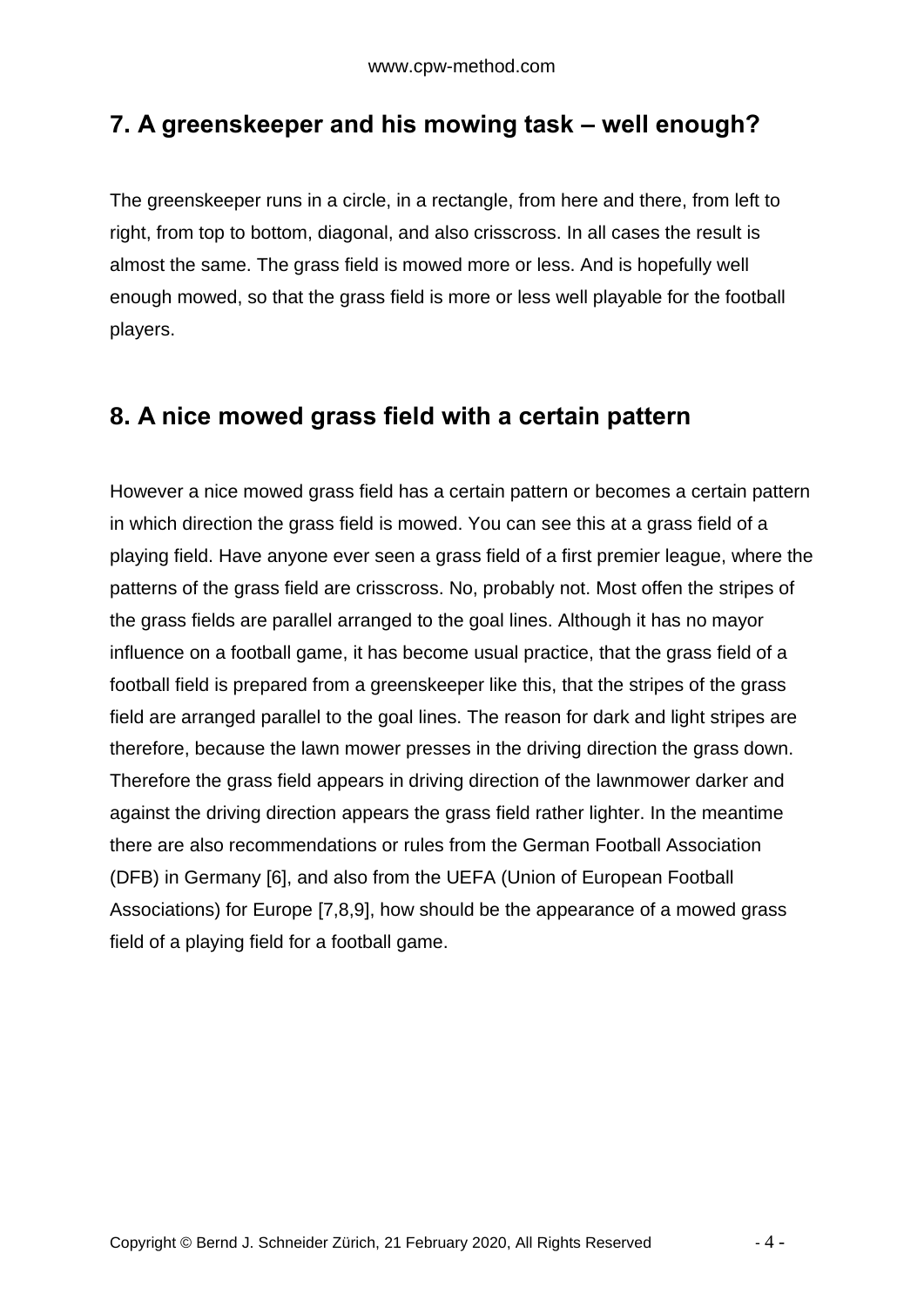

**Fig. 2: German Football Association (DFB) Football Grass field Guideline [7].**



**Fig. 3: UEFA (Union of European Football Associations) Football Grass field Guideline [8].**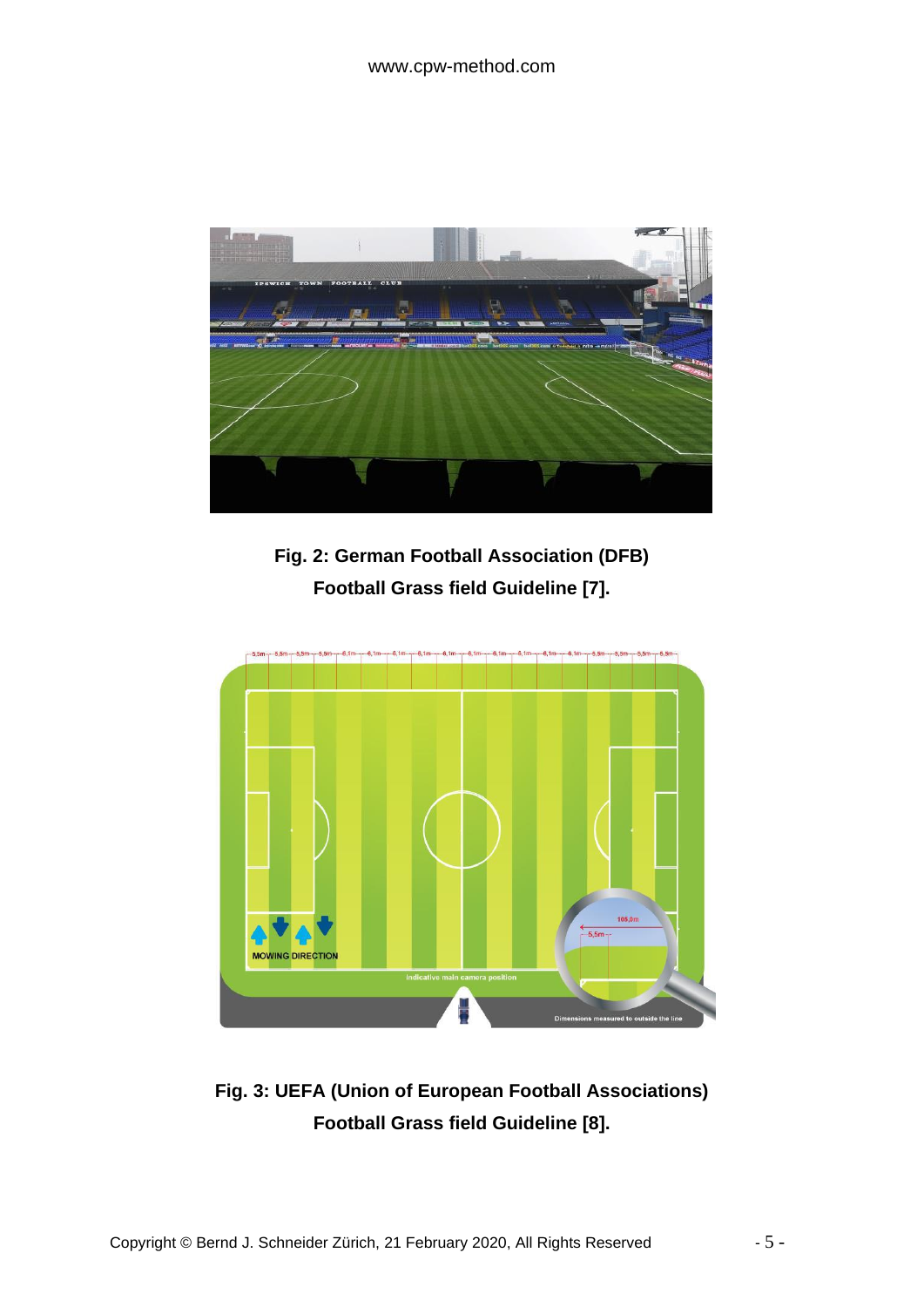

**Fig. 4: Camp Nou Stadium FC Barcelona (Barcelona) [9].**

### **9. A confused autonomous robot and its trial of mowing a grass field with patterns**

In case a robot would mow more or less crisscross in a wild confusion the grass field, but at the end you see not a nice pattern of the grass field, many people would say: How looks like the grass field? What happens here? What has here done the greenskeeper? Has the greenskeeper perhaps drunk too much or he was even drunk?

### **10. Finding out the mowing method of a grass field with stripes**

To mow the grass field like this, how it should looks like with stripes, it needs a certain method, and if it is possible you can derive or identify an algorithm from it. It is the matter and objective to find out or to identify an algorithm. The algorithm can be found out, if you look at the result of the grass field with the stripes, and you think up a possible algorithm, how you have to proceed, so that the grass field at the end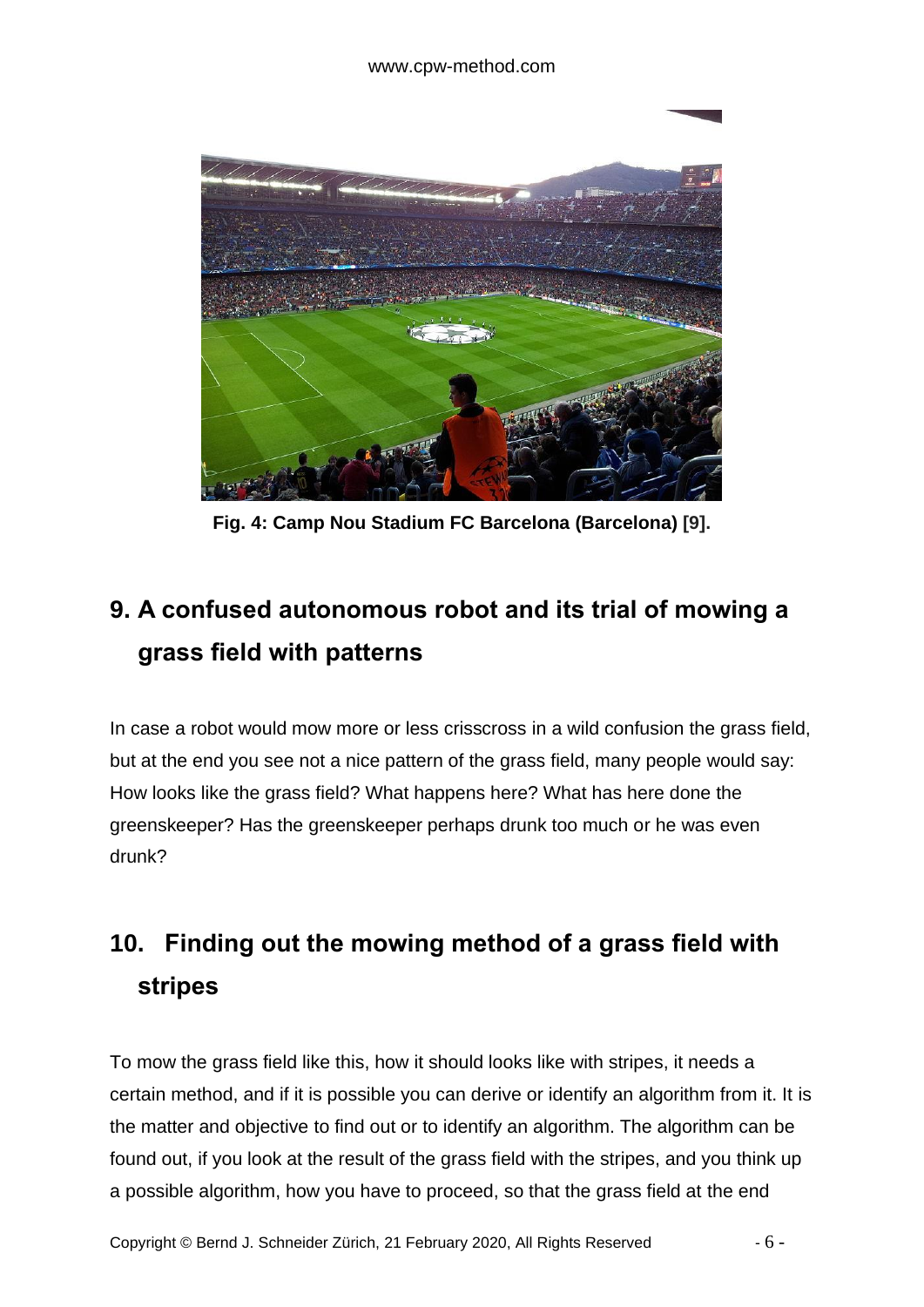looks like this. However you can also accompany the greenskeeper for one day, and you watch and observe, how the greenskeeper mows the grass field and drives with his lawnmower the lines to and fro.

#### **11. Mowing a grass field with stripes with found algorithm**

The found algorithm through watching of the occurrence and event can be at the end the same as the algorithm of the greenskeeper, but the algorithm can be also different, but at the end you have then the stripes from left to right or parallel to the goal lines of the football place. The found algorithm is given over therefore to the autonomous robot, and tries then to solve the respective task, so that the football place and grass field has then the stripes the same as the greenskeeper has done the task.

### **12. Automation of mowing a grass field with stripes loading a picture by the robot**

The further step of automatization would be then, if the robot could load the picture of the grass field with the stripes, how the grass field should look like. And then finds out thereby independently and autonomous the appropriate algorithm, how the grass field while mowing should have been driven, so that at the end it looks the same as the greenskeeper has made the task. And the greenskeeper makes already this for years to the satisfaction of spectators, television viewers and of course the players.

Thereby there are also some further criteria at the load of the picture, how the grass field with the respective stripes should look like. On the picture are mentioned concrete metrics, how the stripes on the grass field of the playing field should look like, and in which direction the lawnmower robot should drive, so that there is also predefined, which stripes are dark in driving direction, and which stripes are hell in opposed driving direction.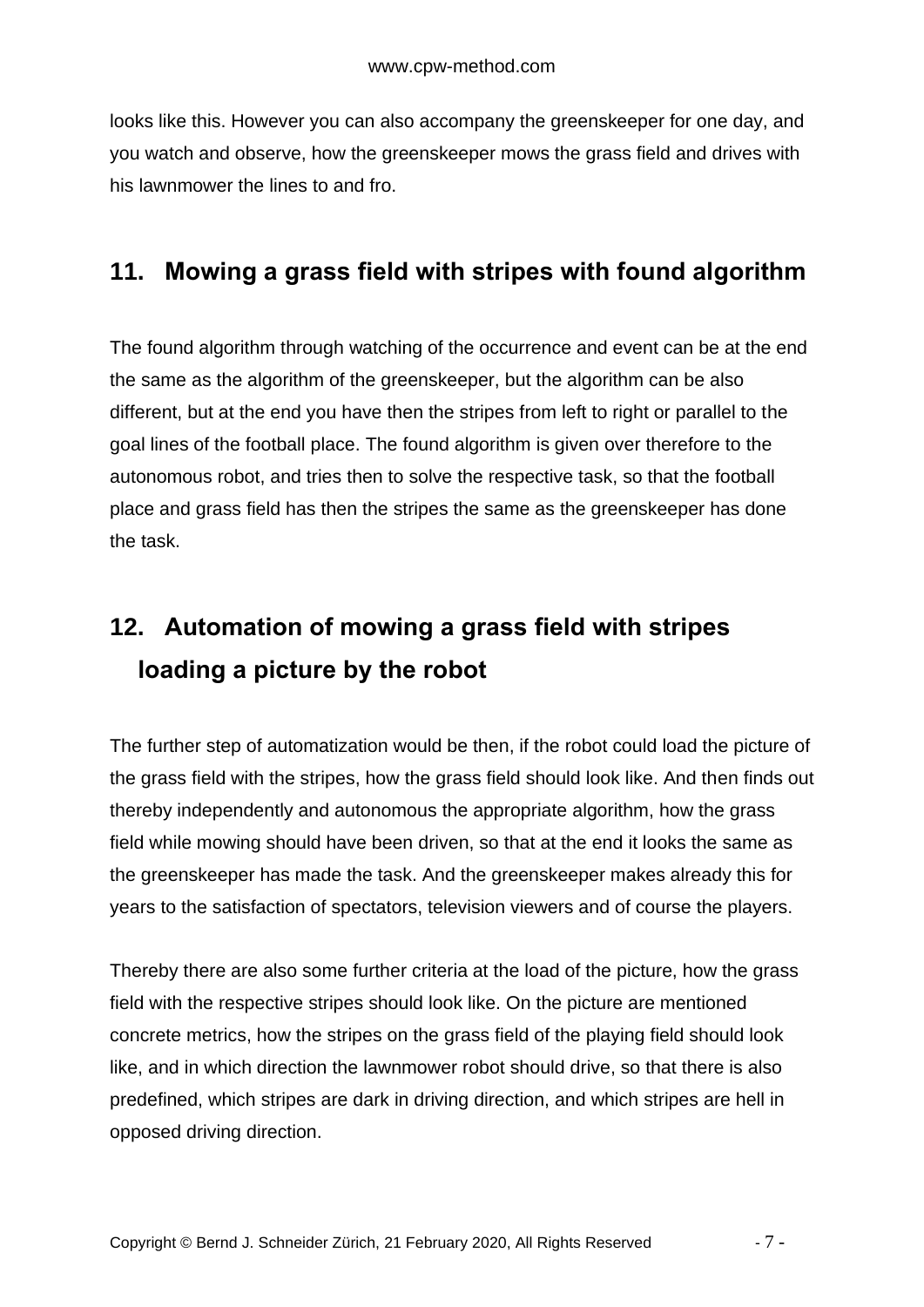# **13. Automation of mowing a grass field with stripes where the lawnmower robot has an antenna with camera**

A further variant would be also possible, whereby this variant is not all that easy, if the lawnmower robot has an antenna with camera, which is high enough, so that the lawnmower robot can scan the complete playing field. That presupposes however that the shades of the stripes are exist from the last football game, so that the lawnmower robot is able to identify or to derive the algorithm, to mow the grass field with the stripes parallel to the goal line, so that also here the result should be the same as the greenskeeper has made it. The question is also here, whether the robot can scan with the camera at the starting point the complete grass field, or the robot has to drive over the complete grass field with the camera before, to identify and to recognize the patterns of the stripes, to find out the necessary algorithm. It would be better if the robot can scan the complete grass field with the camera at the starting point. Or the robot can scan 10 meters at the starting point for example, and then the robot drives step by step from one side of the playing field to the other side of the playing field.

### **14. The Robot located in an environment and in a situation to solve the task**

The robot has a starting point. The robot or in this case the lawnmower robot is located in an environment and in a situation and should solve a task. For this the robot needs an approach and method. The approach or the method is either predefined, where the robot gets the necessary predefined algorithm at the starting point, or the robot can load a picture with concrete metrics, how the grass field with stripes should look like, from which the robot can derive and identify the method in form of an algorithm. Or then with this following variant. The robot has a sensor or a sensor technology in form of a camera, with which the robot can scan partly or the complete playing field and grass field from the starting point, and is able to find out then independently and autonomous the algorithm, so that the robot can solve then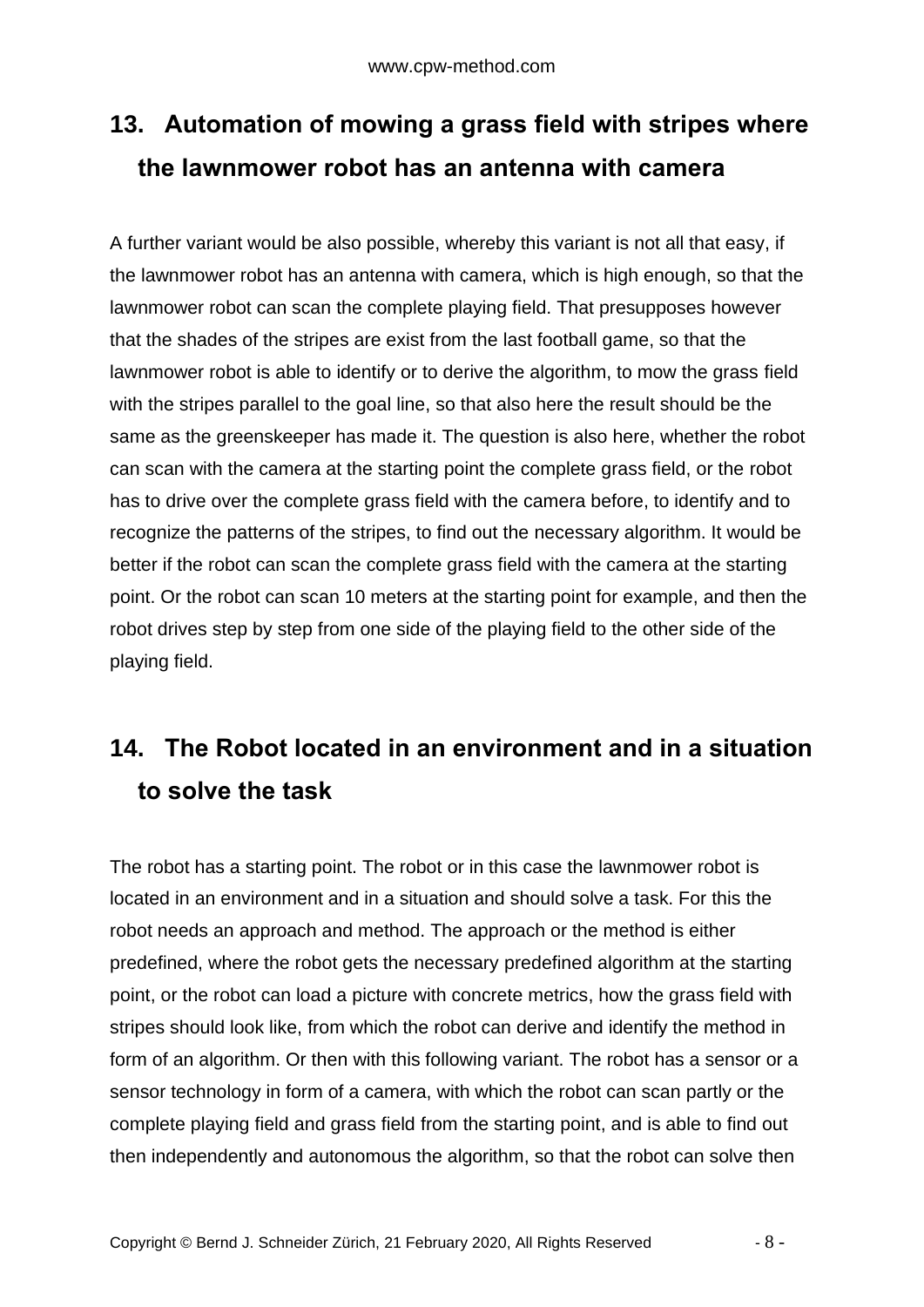the task accordingly the same as the greenskeeper, which do this very well to the satisfaction of all.

#### **15. Robot solves the task in a certain environment**

In which way and matter how the robot has to solve the task in its environment and with the possible algorithm is in a way predefined through the certain environment. In this case is the environment the football grass field or the playing field, and where the task has to be solved, to mow the grass field like this, how the current patterns of the football grass field with the stripes exist from the last football game. In this case it would be then the third variant, where the robot at the starting point partly or complete can already scan the grass field with a camera, to find out the necessary algorithm.

#### **16. Execution of the task and react to special events**

And now it comes during the execution of the task to special events. A small dog is located on the playing field or even children. The robot is able to perceive and to identify a dog or children or also adults. If the dog or the children or adults are coming closer to the robot and the distance is less than 3 meters, the robot stops automatically, and only then continuous and drives further, if the small dog, the children or the adults are going away to a certain distance. There are additional events, which have to be identified in realtime during the execution of the task. The robot has to be able to perceive and to identify the possible events in realtime with sensors and sensors technology. And what ever happens or occurs, the robot has to be able then to react to this events.

#### **17. Lawnmower has to cover all possible events**

At the end the lawnmower robot has to cover all possible events, which can happen, so that the task can be excecuted according to the security regulations, and it doesn't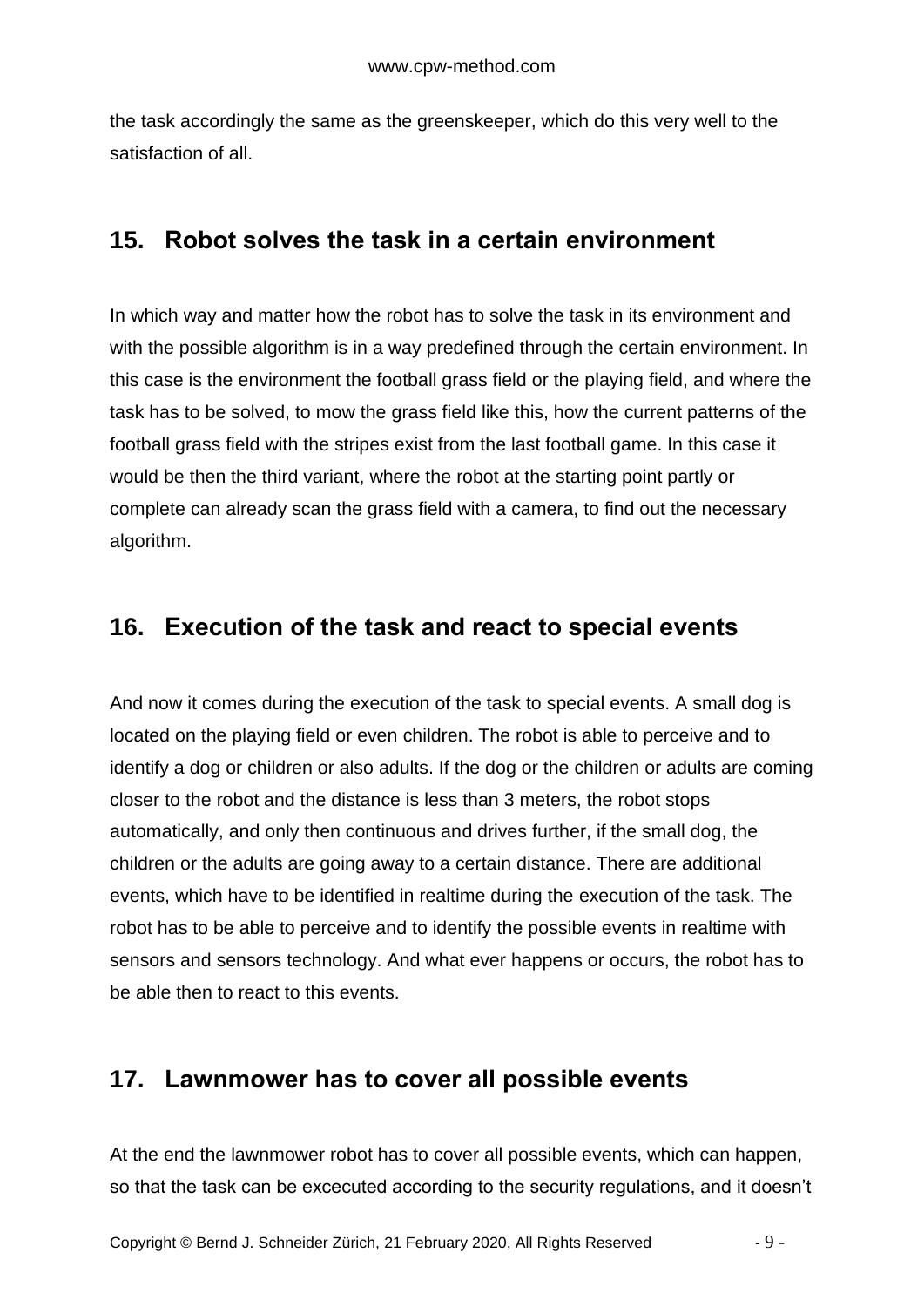come to unexpected and unwanted behavior of the robot and even to accidents. Because the reality with possible occuring events can be very complicated, and not all events are covered through the robot, it recommends in some circumstances that the robot can carry out the tasks only under supervision of persons. To what extend here is required a duty of supervision within the frame of the security regulation has to be proved by the appropriate approval institutions and bodies.

# **18. How can be applied the CPW Method with such examples?**

# **Describing all process steps of the end to end processes with the CPW Process method until the task of the robot is completely solved**

At first all process steps of the end to end processes from starting point of the first process step until the last process step are described and documented with the CPW Process method [1,2,3,4,5], until the task of the robot is completely solved.

### **Creation of one to several Logical Layers for each given task of the robot**

For the description of the end to end processes with the CPW Process method [1,2,3,4,5] are created specially each one to several Logical Layers for the given task of the robot, to mow the grass field of the playing field according to the regulation. Thereby can be created the following Logical Layers:

A Logical Layer for example, where the alogrithm can be predefined, to mow the grass field of the playing field accordingly.

A Logcial Layer special for the loading of pictures, with which the robot according to the template through the picture can mow the grass field of the playing field, how the grass field looks like on the picture. Picture 1 would be then for example a picture of the grass field of the last game as a template. Picture 2 would be the template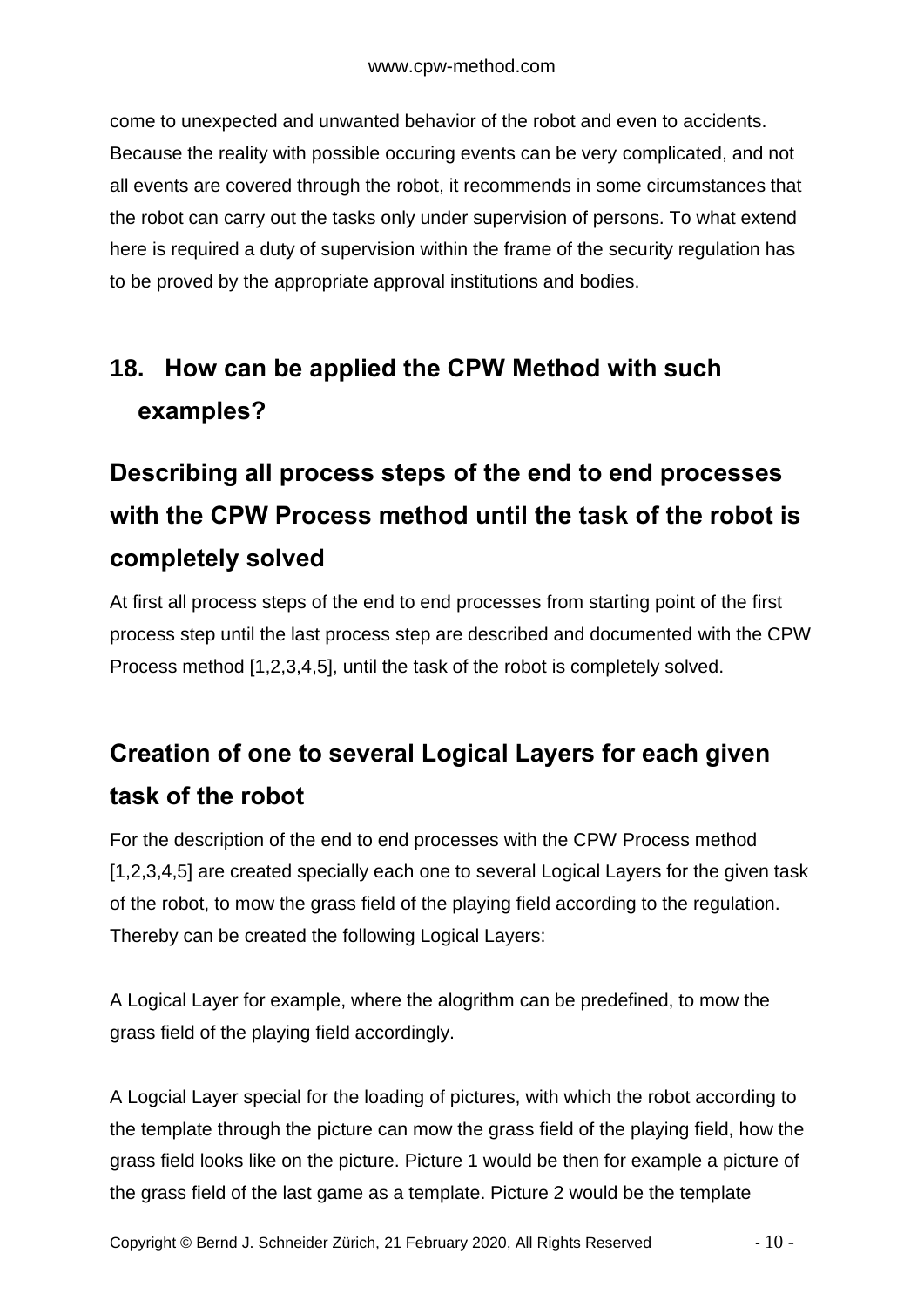through the German Football Association (DFB) (German governance body for football) [6]. Picture 3 would be the template through the UEFA (Union of European Football Associations) (European governance body for football) [7,8,9].

A further Logical Layer, where at the starting point partly or even the complete grass field can be scaned in realtime with the camera of the robot, to find out the necessary algorithm, how the robot have to drive the lines of the grass field, so that the patterns of the stripes on the football grass field looks like the same as the greenskeeper would solve the task.

# **Creation of Logical Layers for each possible event to process the Perception, the Cognition, the Decision Process to react to the events and to act until the robot has solved the complete task**

Then for each possible event, which can occur, and which the robot can perceive and identify, a Logical Layer is created with the CPW Process method [1,2,3,4,5]. Which criteria are crucial then, to perceive with the perception possibilities and the existing sensor technology of the robot, the events with things, people, animals and objects in situations in their environment? And then with these perception results, with what the robot has identified and recognized, the robot can then derive the cognitions. And then the robot can decide from the cognitions, how the further approach, method or action is, so that the robot can react then on one side to the event, until the event is then closed, or is under control, so that the robot can then continuous again, so that the robot can solve the complete task.

# **Solving the task with the CPW Process Method and with Logical Layers**

**Description of the end to end processes with the CPW Process method for solving the tasks with variants and with available Logical Layers and also with the described**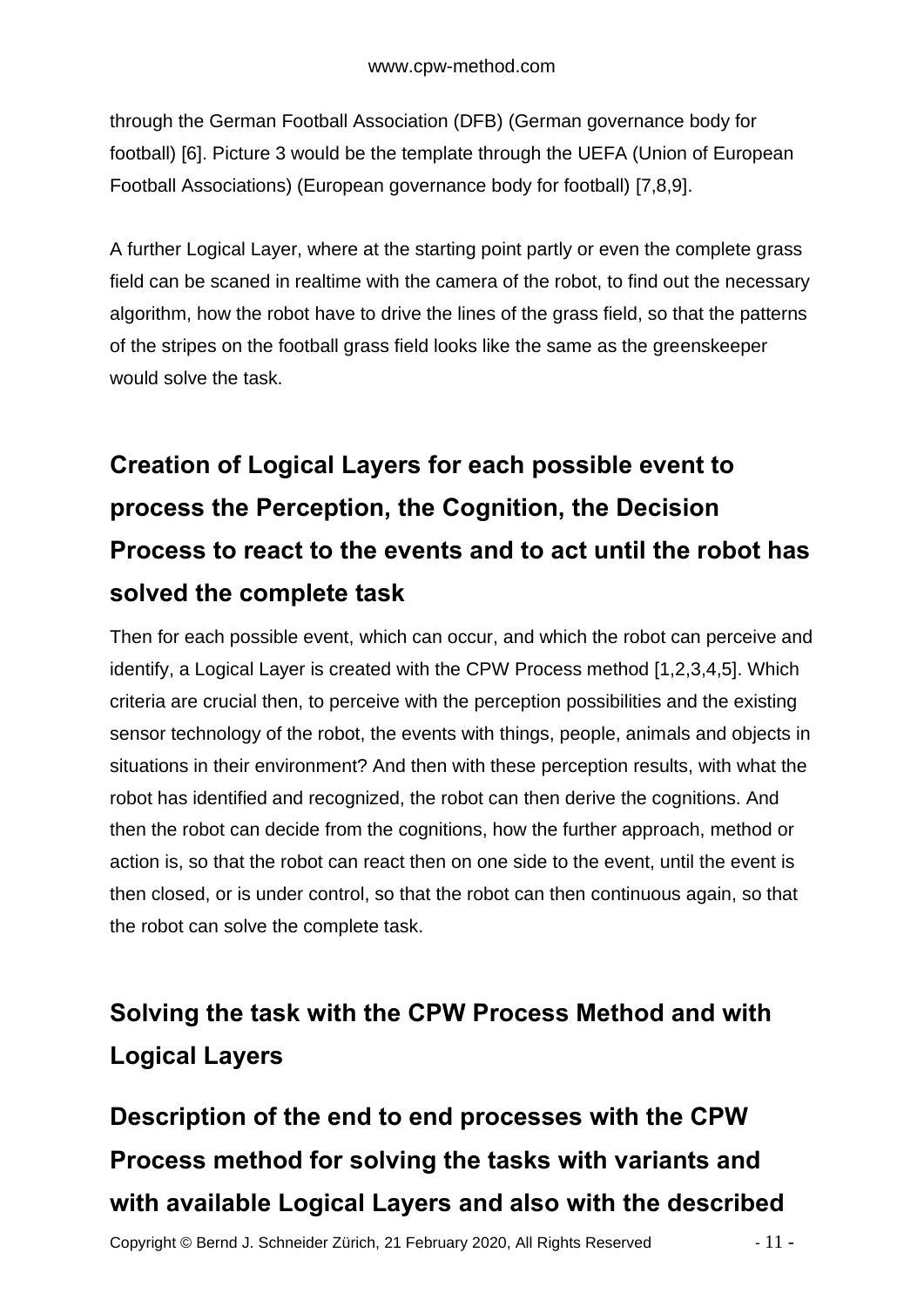# **processes for occoring events with perception, cognition, decision process to react and to act until the robot has solved the complete task**

With the described end to end processes with the CPW Process method [1,2,3,4,5] is on one hand described the solving of the task with the appropriate variants and possibilities and the corresponding available Logical Layers. But furthermore are also described the processes, which possible occurring events can happen, where then the robot has the possibility to perceive the possible occurring events with the appropriate sensors. To derive then from the perception results the cognitions. So that the robot again can decide with the help of the cognitions, how the further approach, method and actions is, until the event is either closed, or under control. So that the robot can continuous again, until the complete task is solved, und the whole process can be closed.

# **End to End Processes with the CPW Process method described with a Process Tool**

On the one hand the end to end processes with the CPW Process method [1,2,3,4,5] can be described with a Process Tool. Furthermore in the process steps of the CPW Process method are embedded the respective different Logical Layers on one side to solve the task with the different variants, and also in addition the described possible occurring events with the respective Logical Layers, where then at the occurring of possible events the robot can react or the robot has to react, so that the robot can fulfill all security regulations accordingly.

### **End to End Processes with the CPW Process method applied in an intelligent Workflow engine of the robot**

The whole can be realized also as an intelligent workflow engine of the robot, where then the robot functioned as an intelligent workflow engine, and where the end to end processes with the CPW Method [1,2,3,4,5] are applied in an intelligent Workflow Engine of the robot. Whether you name the robot as a robot with artificial intelligence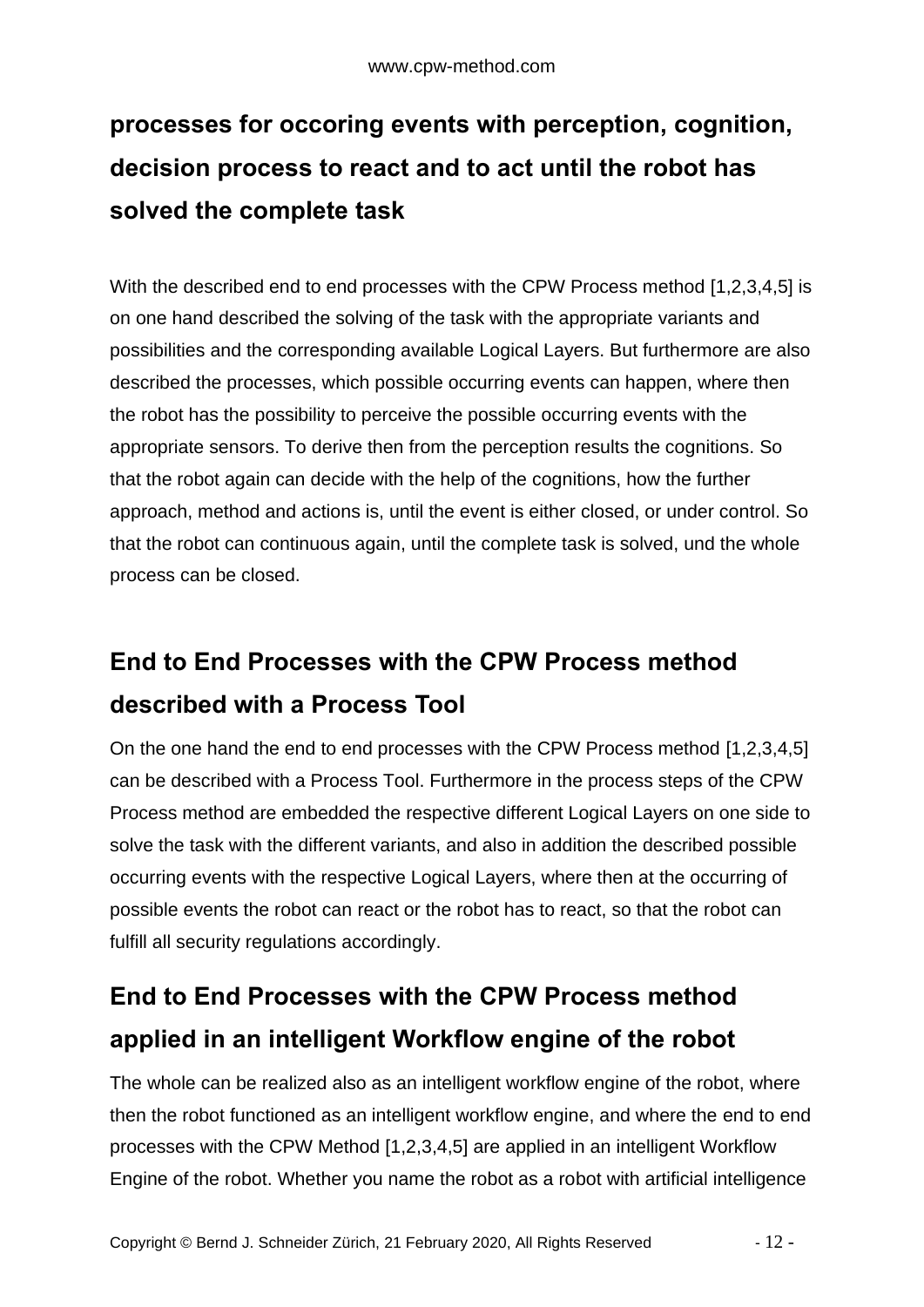or than the robot with natural intelligence, is in the margin of discretion of the viewer and of the spectator, where the spectator looks at the lawnmower robot, how the robot solve the task, and hopefully can react to the respective occurring events accordingly.

### **19. Grass field is not a football grass field but a playing field of American football. What happens then?**

Is there not the case that the grass field is mowed of a football grass field, but of a playing field of american football. What happens then? How is then the approach and the methods? The approach is quite similar. Many Logical Layers are almost perhaps the same or similar, and they have to be only adjusted. However there are additional Logical Layers with additional algorithms, because the pattern of the grass field for example at the American football is different. Furthermore it can be, that there are in the USA other events, which can occur possibly on the playing field and grass field, which in Europe doesn't normally exist.

### **20. Playing field of American football - Approach similar but environment has changed!**

The approach or method is similar, but the environment has changed. Before a football grass field in Europe with the task to mow the grass field with stripes parallel to the goal lines. And now an American football field in the USA with another pattern of the grass field [10,11,12]. It needs partly other Logical Layers with other criteria and other algorithms, because the task is different in the execution and operation among others because of the different patterns of the grass fields of the football playing field and American football playing field. And furthermore is the environment not Europe, but USA at the American football, and for this reason it can happen to other events, where then the robot has to be able with its sensors and intelligence to identify and to perceive the possible occurring events. And then to derive in realtime the cognitions from the perception results. So that the robot can decide how the further approach is, so that the robot can react to the events according to the security regulations, until the event is either closed, or it is under control, so that the robot can continuous again until at the end the task is solved completely.

Copyright © Bernd J. Schneider Zürich, 21 February 2020, All Rights Reserved - 13 -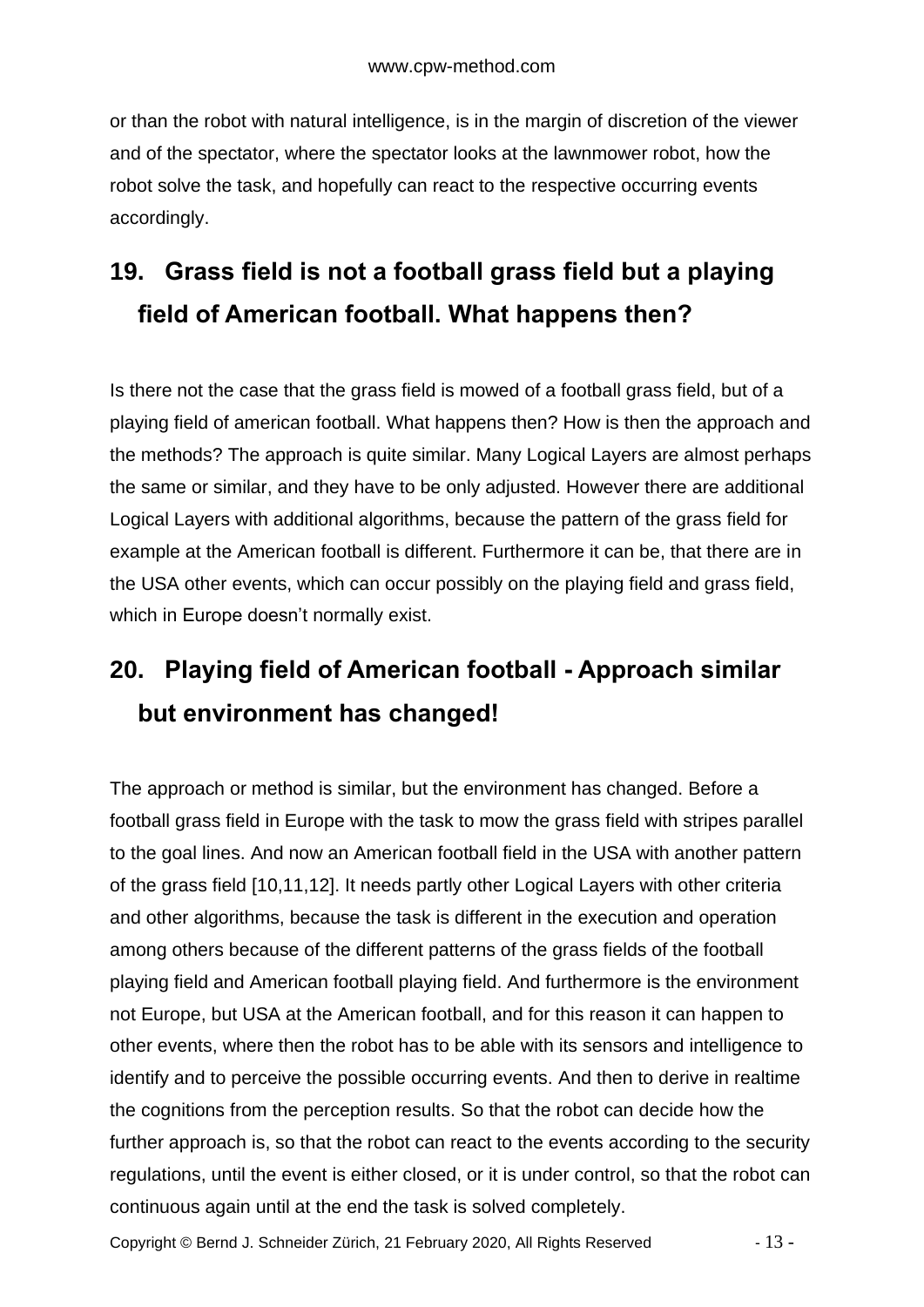#### www.cpw-method.com



**Fig. 5: 2019 official playing rules of the National Football League Rules for the field [10].**



**Fig. 6: Bank of America Stadium Carolina Panthers (Charlotte,NC) [11].**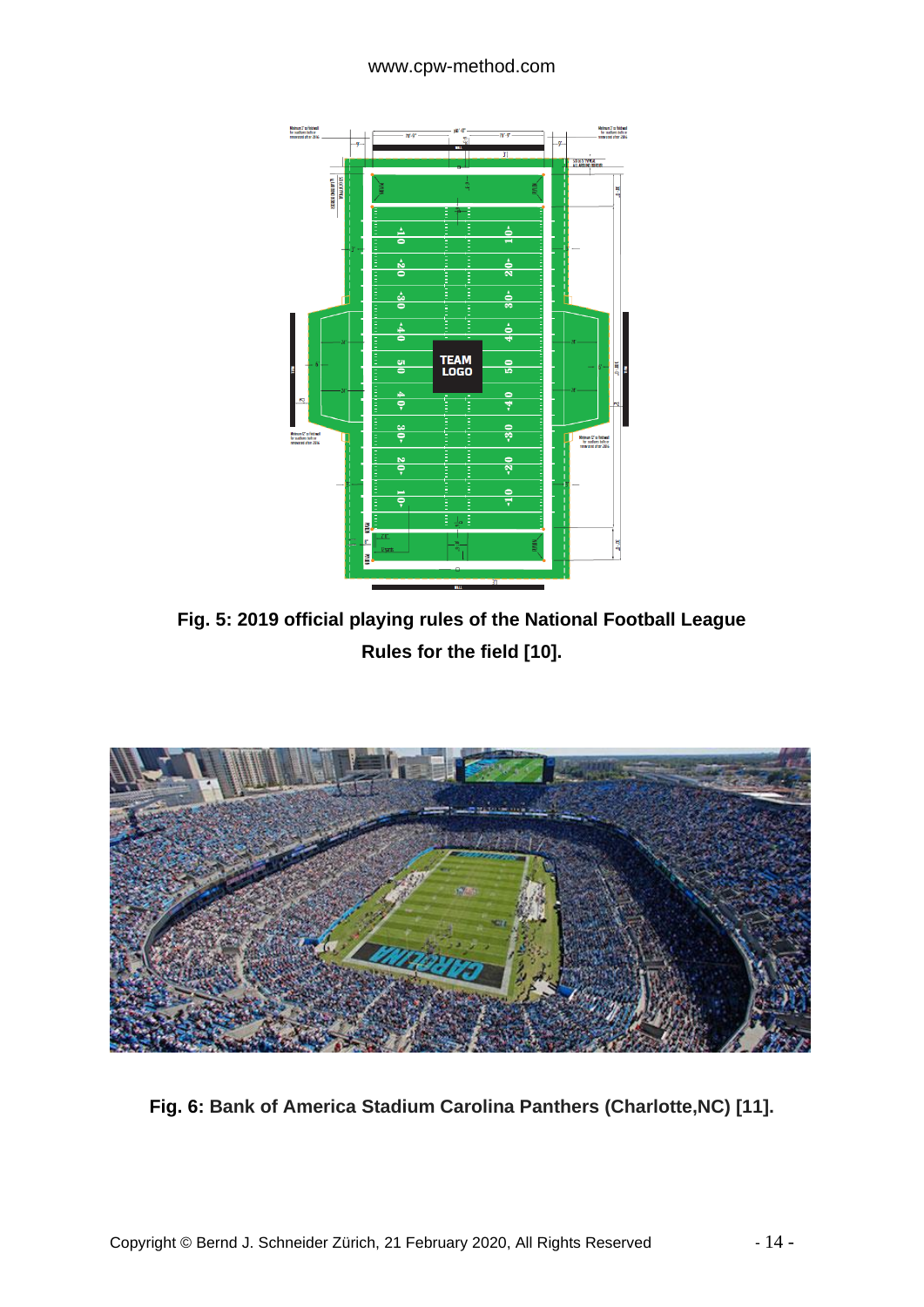

**Fig. 7: Hard Rock Stadium Miami Dolphins (Miami, FL) [12].**

### **21. Question to the security regulations**

Here is again the question to the security regulations. Is a duty of supervision required of the autonomous robot, because the robot with his possible behavior cannot cover all possible occurring events. And furthermore is also the question, if it makes sense, if a kind of control center can take the control over the robot at the execution of the task at each point of time by means of a remote control. In addition the control center has also the possibility either to observe the robot at sight, or with the cameras in the stadion, or with the cameras, which are on the robot, to watch and monitor the behavior of the robot and the possible occurring events, in order to enable intervention, if it is required.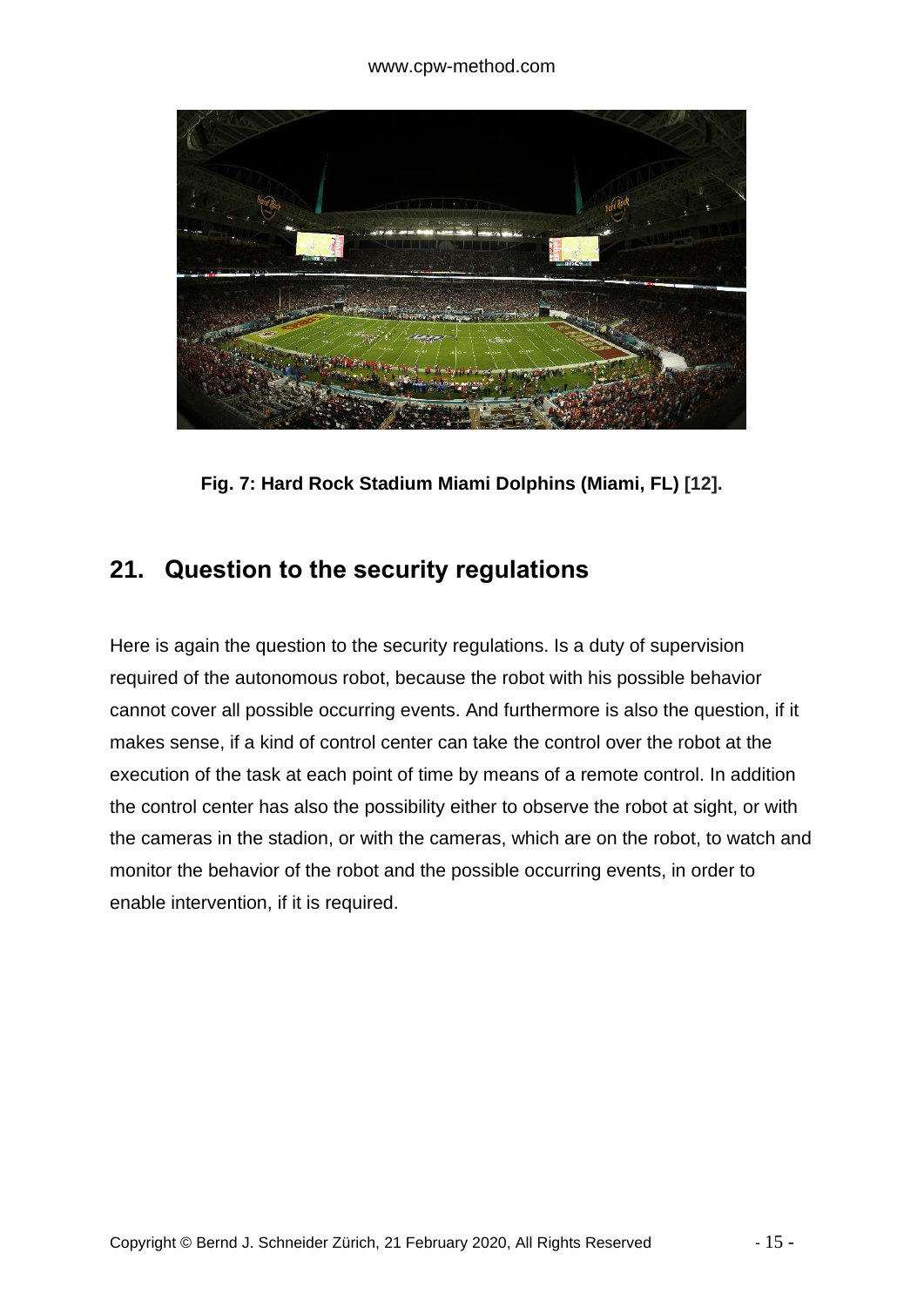# **22. What is technical possible and where is required a supervison through the man to fulfill the security regulation?**

The question is always what is technical possible? To what extent an autonomous robot is really able to solve alone a task, and can also react to the respective occurring events accordingly? And to what extent is required a supervision or even a possible intervention through the man, so that the security regulations are fulfilled, and it doesn't come to unexpected and unwanted situations or even to accidents?

#### **23. Conclusion**

The process oriented AI with the CPW Method [1,2,3,4,5] can be applied in Robotics as described in the example, where the CPW Method with the applied logical layers have been applied for a robot, which has to solve the tasks, but also can react to occurring events. With the end to end processes with the CPW Process method [1,2,3,4,5] and with the appropriate logical layers are described the perception, cognition and decision processes for the necessary actions, so that the robot can react to the occurring events on one side, but also to solve the complete tasks.

The process oriented AI with the CPW Method [1,2,3,4,5] can be also applied in Process Automation, Business Process Automation and Robotic Process Automation (RPA).

And in addition can be applied agile process oriented AI with the CPW Method and with the application of logical layers with process modeling [1,2,3,4,5] also in Business Engineering and Business Process Reengineering [6].